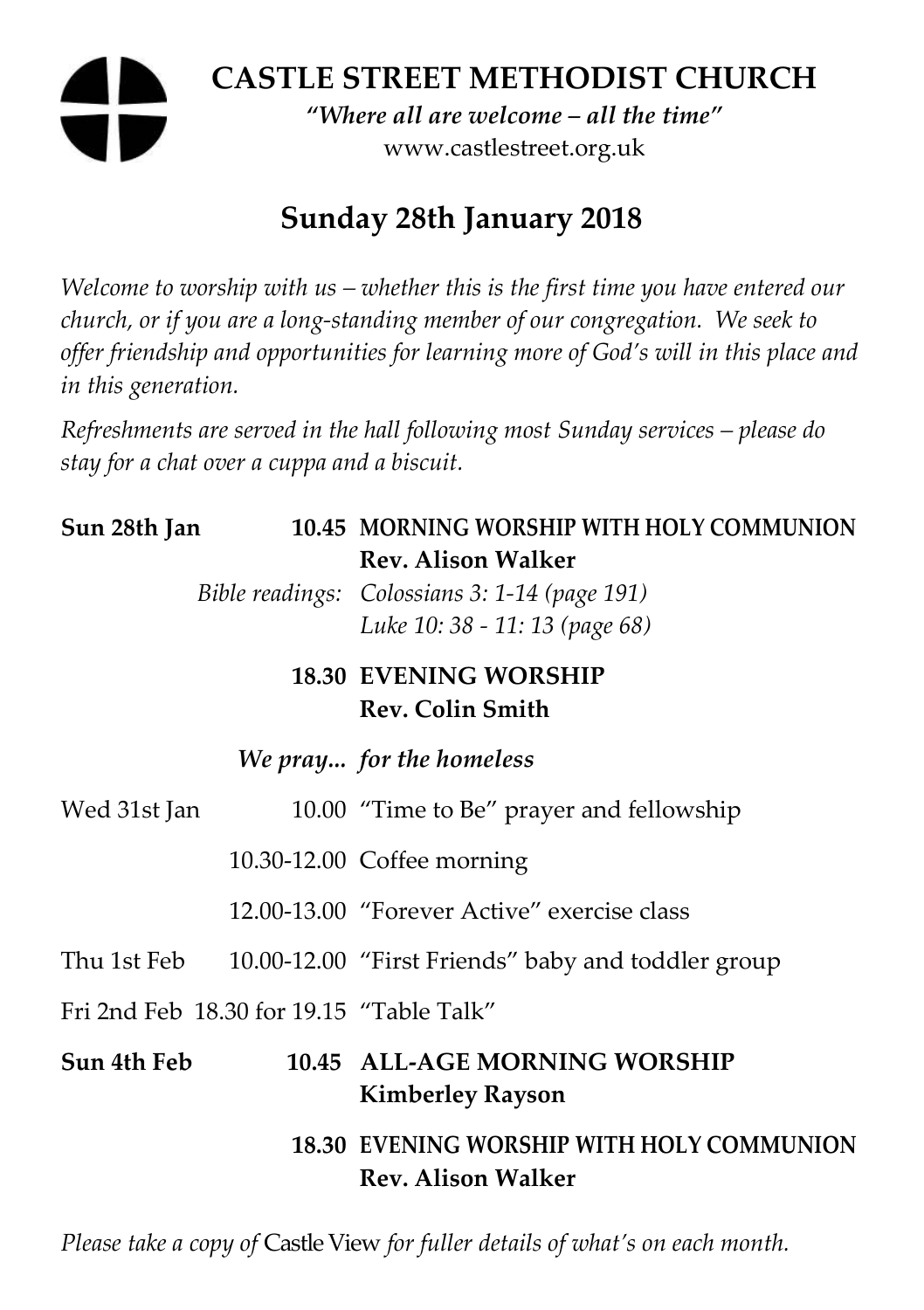## **Homelessness Sunday: "A Tale of Two Cities"**

Today is Homelessness Sunday, and there is to be a sponsored sleepout at St. Giles' Church in aid of Winter Comfort and the Cambridge Calais Refugee Action Group (CamCRAG). More information can be found at https://camcrag.org.uk/sleepout.

The event will be launched at 4pm with soup, information and guest speakers. If you'd like to support it by sleeping out overnight (inside the church will be available, it will be supervised, and there will be hot drinks, plus a "safe house" nearby to retreat to), you can sign up to this via the CamCRAG website. You can also sponsor the event on-line. It will end at 6am tomorrow.

+\*\*\*\*\*\*\*

#### **"Come and see: Journeying through Lent with John's Gospel"**

It has been suggested that we organise a weekday lunchtime Lent study group, which would take place on five Thursdays, starting on 22nd February. Lunch (soup and a roll, with fruit) will be served at 12.30pm, with the discussion starting at 1pm and going on for about an hour and a half. This is the same Bible study as Table Talk has just started using.

Although it's still a few weeks away, a sign-up sheet was put on the noticeboard last Sunday for those who would like to come along (and also if you're able to help with lunch) – so that we can gauge whether there is interest in running a lunchtime session. The course is also taking place at Haslingfield on Sunday evenings (starting next Sunday) and at Toft on Wednesday mornings – more details in the February *Castle View*. It *could* also be run at Castle Street on Friday evenings starting on 16th February – if you'd prefer this, please speak to Alison.

+\*+\*\*\*\*\*

#### **"Making Sense of the Death of Christ" – tonight**

There's a warm invitation to the Church Room at St. John's, Waterbeach this evening at 7pm, when Revd. Dr. Matthias Grebe will be helping us make sense of the death of Christ, which is so central to the Christian faith. Matthias is currently Associate Priest at St. Edward King and Martyr in Cambridge and visiting fellow in Systematic Theology at the University of Bonn. There will be refreshments and time for Q&A.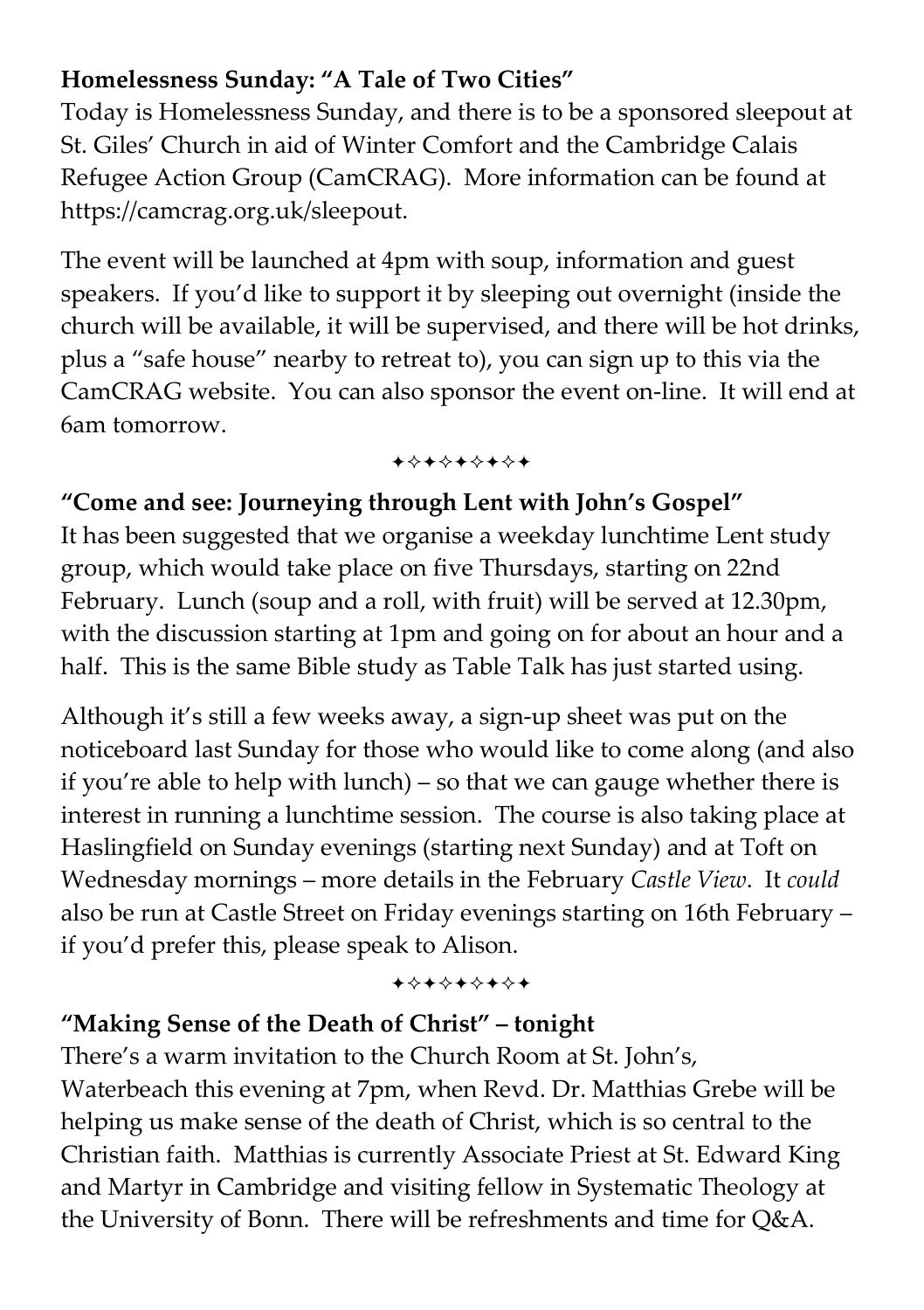#### **Forthcoming events listed in the February** *Castle View*

See *Castle View* for more information, ticket prices, how to book, etc.

- "Tunes and Spoons" an evening of favourite music, with delicious desserts: Friday 9th February, 7.15pm at Royston.
- Saturday Supper and Travel Talk a tour of Spitzbergen with Bill Block, followed by supper: Saturday 10th February, 7.15pm at St. Luke's. Tickets (£10) from Heather.
- "Science Meets Faith" Monday 12th February, 7.45pm at Wesley.
- "Friends across the Rainbow" an interfaith gathering for LGBT History Month 2018: Tuesday 13th February, 7-9pm at the Friends Meeting House, Jesus Lane. (E-mail lgbthm18 *at* gmail *dot* com for further information.)
- Ipswich Choral Society Concert Saturday 17th March at 2.30pm and 7.30pm. (Features Robin Walker.)

+\*\*\*\*\*\*\*

#### **Creating Safer Space training sessions – last call**

A reminder about the Creating Safer Space Refresher Training for those who have not attended a course since 2015 (see *Castle View*) – the one remaining session is on Thursday 8th February from 7pm to 9pm at Chesterton. Book your place with Miriam in the circuit office (e-mail: office *at* cambridgemethodistcircuit *dot* org *dot* uk or tel.: 352 115). The March Foundation Training has been postponed until later in the year.

+\*\*\*\*\*\*\*

#### **MWiB Writing competition**

Methodist Women in Britain is running a writing competition inspired by the life, writing and work of Revd. Julie Hulme. You are invited to submit a meditative or reflective piece of writing on the theme of "At the Heart..." in prose or poetry. Entries must be no more than 500 words. Each must be an original piece of work, not previously published either in print or electronically. The competition is open to British residents, male or female, aged sixteen or over, and you may submit up to three entries. The winning prize is  $£150$ , with the runner-up receiving  $£50$ . The closing date is 25th April 2018. For full details – including the rules and how to enter – visit http://mwib.org.uk and follow the link from the homepage.